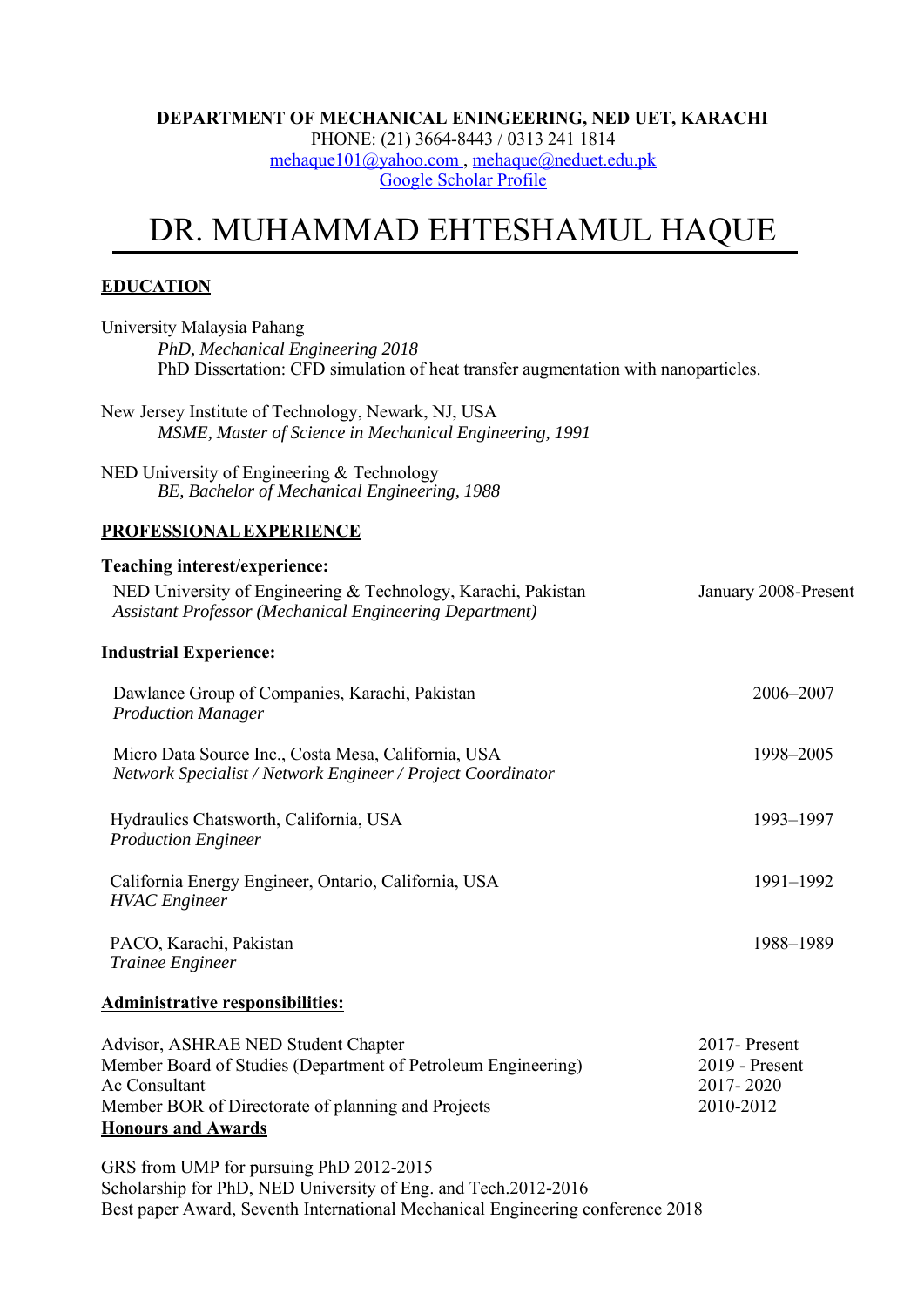# **Professional Affiliation**

Pakistan Engineering Council (PEC) Institute of Engineers Pakistan (IEP) American Society of Refrigeration, Air-conditioning and Heating Engineers (ASHRAE)

# **Courses Taught**

Undergrad

- o Thermodynamics
- o Fluid Mechanics I and II
- o Refrigeration and Air-conditioning

M. Engg.

- o Advance Air Conditioning and Refrigeration
- o Power Plant Engineering
- o Thermo Fluidics
- o Advanced Fluid Mechanics

# **Areas of Interests**

Computational Fluid Dynamics, Thermo Fluids ,Augmentation of thermal conductivity of thermal fluids and refrigerants using Nano-size particles

Solar Energy

Renewable Energy,

Characterization techniques for nanomaterial such as Spectroscopy (FTIR, TEM, SEM, and Xray Photon), X-ray diffraction (XRD), Thermal analysis (TGA), NMR, Zeta potential and Magnetic data analysis.

Water Desalination, Membrane Processes

## **JOURNAL PUBLICATIONS**

## **2020**

1. Mahrukh, M., et al., A numerical investigation of flow over single and three tandem square Cylinders at Reynolds number of 22000. Mehran University Research Journal of Engineering & Technology

## **2019**

- 2. Shakaib, M. and M.E.-u. Haque, Numerical simulations for fluid dynamics and temperature patterns in membrane distillation channels. Heat and Mass Transfer 2019. (2019) 55:3509– 3522.
- 3. Shakaib, M., A.N. M., and E.u. Haque, Analysis of Fluid Flow Patterns in Cylindrical Vessels of Anaerobic Digester using CFD. Journal of Engineering (Jurnal Kejuruteraan), 2019. Volume 31(2) 2019(Volume 31(2) 2019).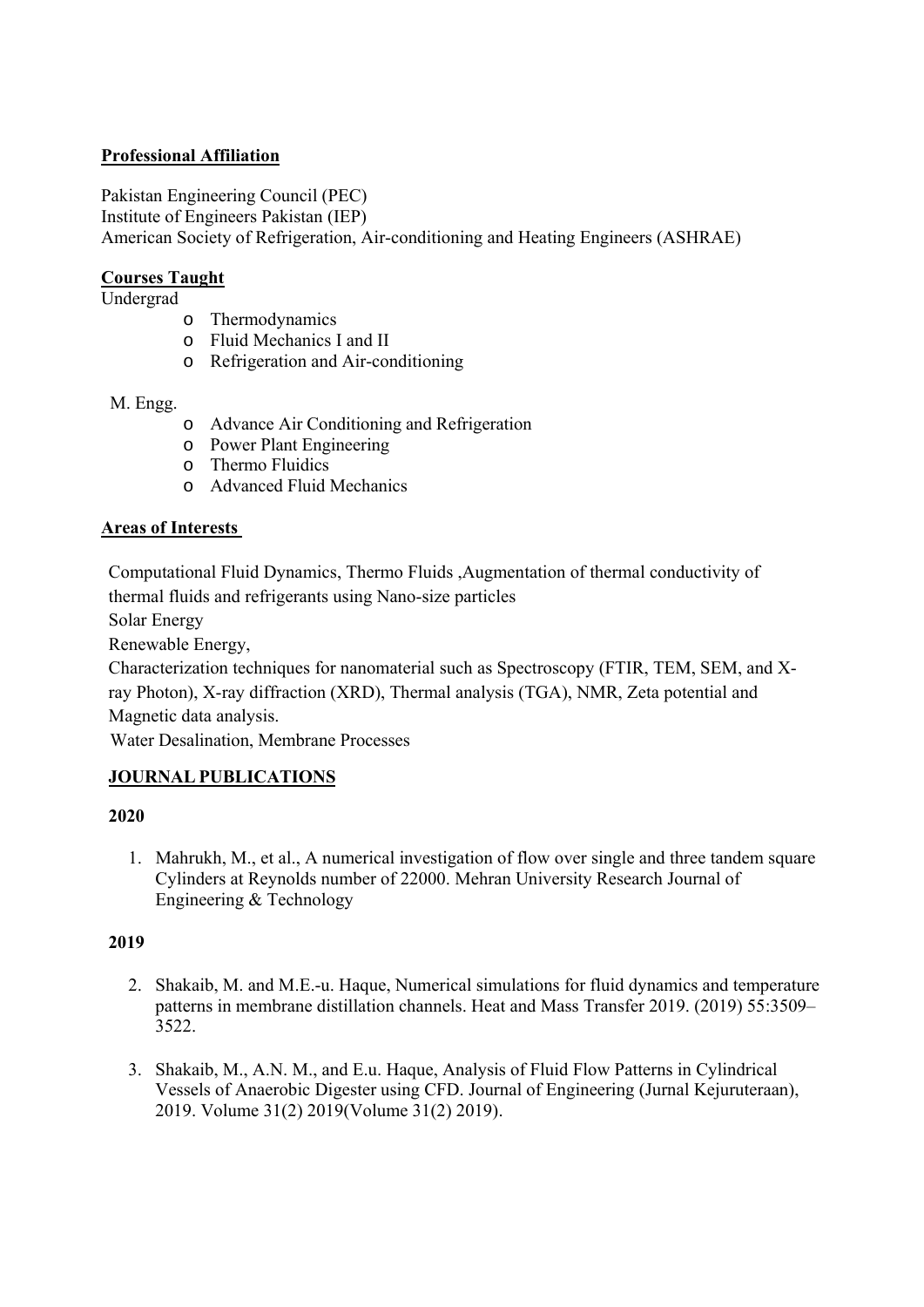#### **2018**

4. Allauddin, U., et al., Numerical investigation of heat transfer by an impinging jet using alumina– water nanofluid. Numerical Heat Transfer, Part A: Applications, 2018. 74(8): p. 1486-1502.

## **2017**

5. Haque, M. E., Bakar, R. A., Ming, G. L., & Shakaib, M. (2017b). MODELING OF TEMPERATURE AND AIFFLOW PATTERN IN A REFRIGERATOR. *ARPN Journal of Engineering and Applied Sciences, 12*(10)

#### **2016**

- 6. Haque, M. E., Bakar, R. A., Ming, G. L., & Shakaib, M. (2016). Predicting Airflow and Temperature Pattern Inside a Refrigerator Through CFD. *ARPN Journal of Engineering and Applied Sciences, 11*(14).
- 7. Haque, M. E., Bakar, R. A., Kadirgama, K., Noor, M. M., & Shakaib, M. (2016). Performance of a domestic refrigerator using nanoparticles-based polyolester oil lubricant. *Journal of Mechanical Engineering and Sciences, 10*(1), 1778-1791. doi:10.15282/jmes.10.1.2016.3.0171

#### **2013**

8. Shakaib, M., Hasani, S. M. F., Haque, M. E., Ahmed, I., & Yunus, R. M. (2013). A CFD study of heat transfer through spacer channels of membrane distillation modules. *Desalination and Water Treatment, 51*(16-18). doi: 10.1080/19443994.2013.789234

## **INTERNATIONAL CONFERENCE PUBLICATIONS**

#### **2021**

1. Haque, M. E., Mahrukh, M., Shakaib, M., & Rosli, A. B. (2021). *Investigation of Enhanced thermal conductivity of nanolubricant*. Paper presented at the 10th International Mechanical Engineering Conference (IMEC-2021), NED UET, Karachi.

#### **2018**

2. Haque, M. E., Bakar, R. A., & Shakaib, M. (2018). *Experimental investigation of no-frost refrigerator with nano-lubricants*. Paper presented at the 8th International Mechanical Engineering Conference (IMEC- 2018), Karachi, Pakistan.

## **2017**

3. Haque, M. E., Bakar, R. A., Ming, G. L., & Shakaib, M. (2017a). *DEVELOPMENT OF A CFD MODEL FOR AIRFLOW AND TEMPERATURE PATTERN INSIDE A DOMESTIC REFRIGERATOR*. Paper presented at the  $7<sup>th</sup>$  International Mechanical Engineering Congress (SEMEC 2017) Karachi, Pakistan